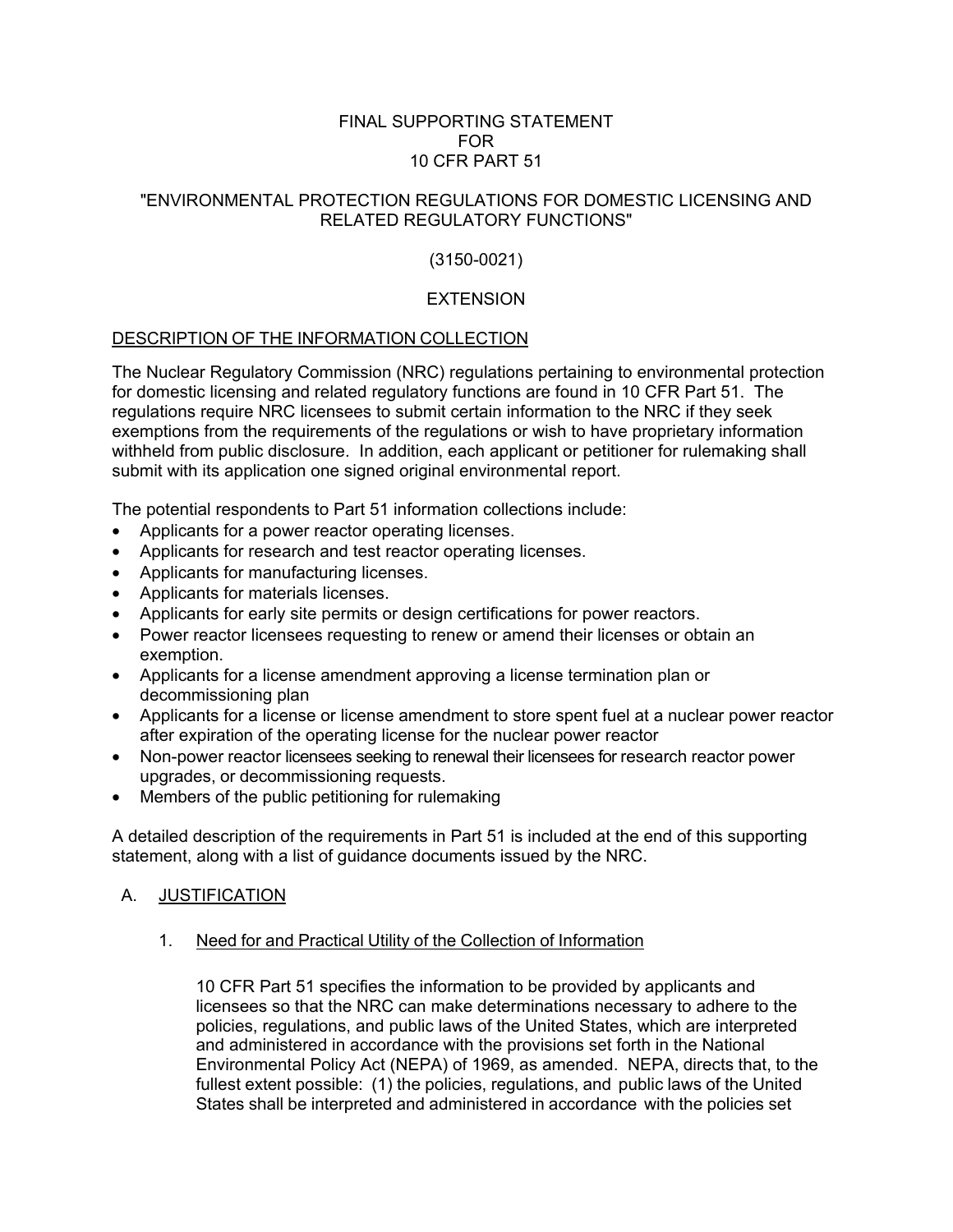forth in NEPA, and (2) all agencies of the Federal government shall comply with the procedures in Section 102(2) of NEPA except where compliance would be inconsistent with other statutory requirements. The regulations in Subpart A of 10 CFR Part 51 implement Section 102(2) of NEPA in a manner that is consistent with the NRC's domestic licensing and related regulatory authority under the Atomic Energy Act of 1954, as amended, the Energy Reorganization Act of 1974, as amended, the Uranium Mill Tailings Radiation Control Act of 1978, and the Commission's announced policy to voluntarily take account of the regulations of the Council of Environmental Quality published November 29, 1978 (43 FR 55978-56007), subject to certain conditions.

## 2. Agency Use of Information

The NRC will use the information to make determinations necessary to protect the environment and to adhere to the policies, regulations, and public laws of the United States that are to be interpreted and administered in accordance with the policies set forth in NEPA.

## 3. Reduction of Burden Through Information Technology

The NRC has issued *Guidance for Electronic Submissions to the NRC* which provides direction for the electronic transmission and submittal of documents to the NRC. Electronic transmission and submittal of documents can be accomplished via the following avenues: the Electronic Information Exchange (EIE) process, which is available from the NRC's "Electronic Submittals" Web page, by Optical Storage Media (OSM) (e.g. CD-ROM, DVD), by facsimile or by e-mail. It is estimated that approximately 99**%** of the potential responses are filed electronically. (The exception to electronic submission is that a few members of public send their comments on agency environmental actions through the mail).

4. Effort to Identify Duplication and Use Similar Information

No sources of similar information are available. There is no duplication of requirements.

5. Effort to Reduce Small Business Burden

This information collection does not affect small businesses.

## 6. Consequences to Federal Program or Policy Activities if the Collection is Not Conducted or is Conducted Less Frequently

This information is submitted by applicants and licensees when they request that the NRC make a decision on an action. As part of its evaluation of the request, the agency is required to make a determination consistent with the provisions of NEPA. If this information were not submitted, by the applicants and licensees, the NRC's environmental reviews would be more challenging, more time consuming, and require more fee-billable resources.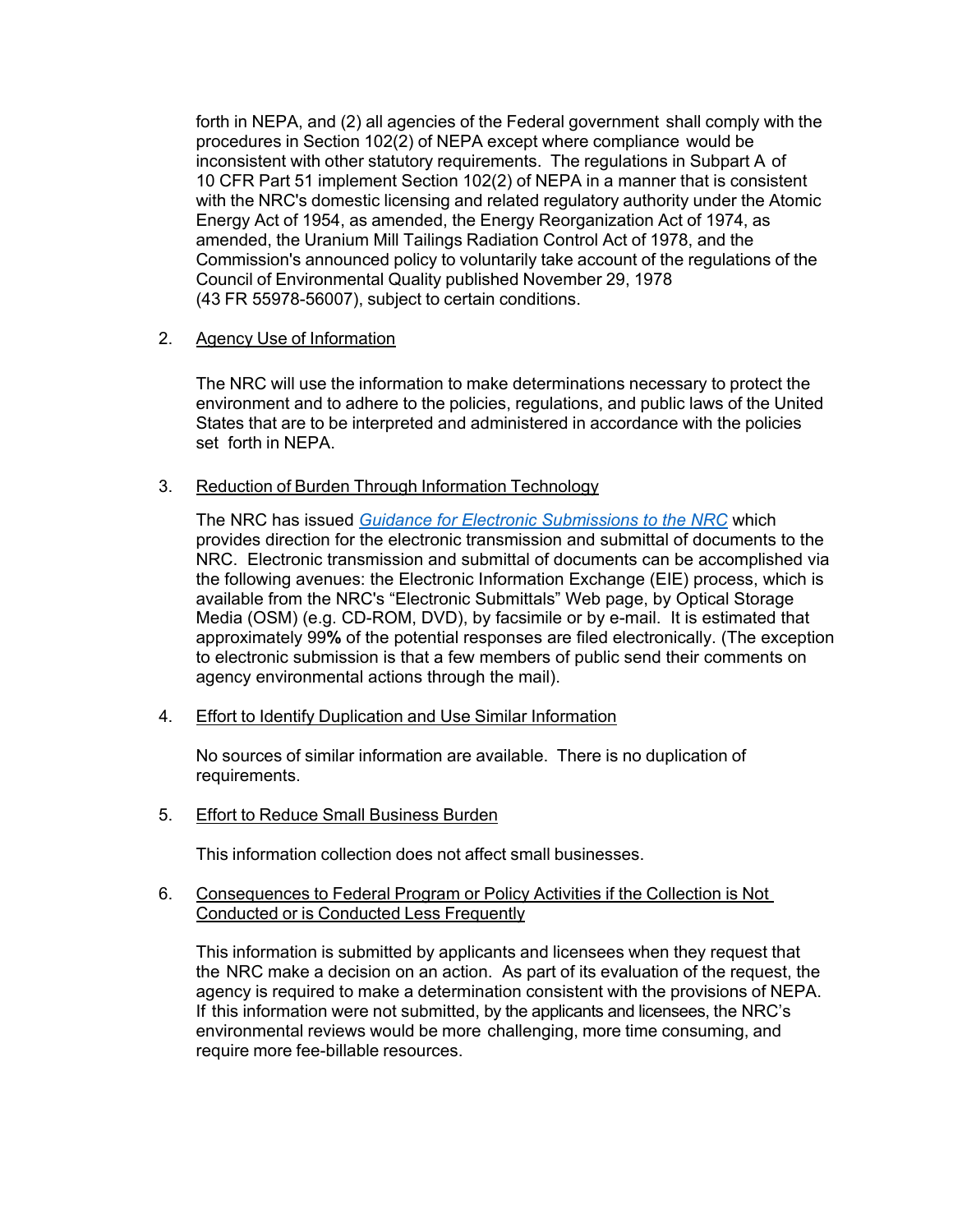## 7. Circumstances That Justify Variation from OMB Guidelines

The NRC complies with OMB Guidelines. No variances are needed.

## 8. Consultations Outside the NRC

Opportunity for public comment on the information collection requirements for this clearance package was published in the *Federal Register* on February 13, 2019 (84 FR 3830). Additionally, NRC staff contacted seven potential respondents via email in the areas of operating reactor owner/operator licensee's representatives from Arizona Public Service Company, Entergy Operations, Inc., Exelon Generation Company, LLC, Florida Power & Light Co., NextEra Energy Seabrook, LLC, Tennessee Valley Authority, and Virginia Electric and Power Company. Of the companies contacted, Michael P. Gallagher of Exelon Generation Company, LLC responded with the following comments in response to four questions posed in the *Federal Register* Notice:

## Comment 1

The commenter recommended that in the description of the information collection in the supporting statement, the list of potential respondents to the information collection should be expanded to include applicants seeking license termination or a license amendment to store spent fuel at a power reactor after expiration of its operating license under 51.53(d) and materials licensees submitting environmental reports under 51.60(b).

## NRC staff response

The list of potential respondents in the Description of the Information Collection has been updated. Although they were not included in the description, these respondents were included in burden estimates included in the draft supporting statement and supplemental burden spreadsheet.

## Comment 2

The commenter requested staff verify the 15,990 hours total reporting burden estimate for post-construction environmental reports in Table 1 10 CFR Part 51 Annual Reporting Burden for license renewals.

## NRC staff response

The accompanying Table 1, 10 CFR Part 51 Annual Reporting Burden indicates that the burden per response estimate is 12,300 hours per respondent per year. With four applicants anticipated during the clearance period, the annual number of respondents is estimated to be 1.3, making the total annual burden estimate 15,990 hours annually (12,300 hours x 1.3 respondents). The wording in item #12 has been updated so that it is clear that the burden listed for each requirement is the total burden during the clearance period, and not the burden for a single entity to submit the report.

## Comment 3

Mr. Gallagher observed that reviews by NRC staff of recent Exelon Generation power reactor license renewal applications appears to be approximately half of the annual burden estimate assumed for NRC in the draft supporting statement.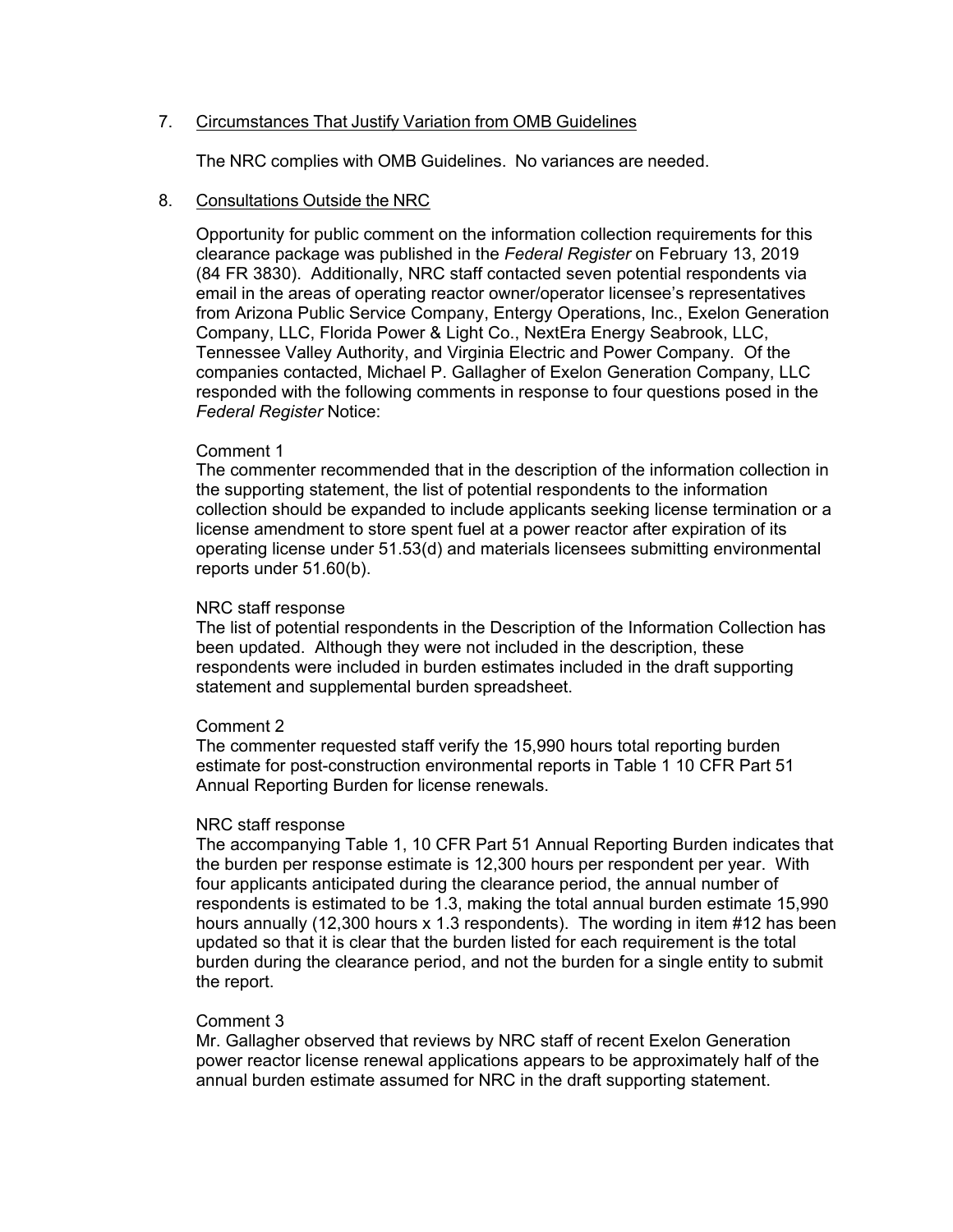#### NRC staff response

In response, the estimated burden for such reviews is based on many years of collaboration with NRC stakeholders. Burden estimates take into account a number of factors, including, but not limited to: (1) the technical complexity of the site and issues involved, (2) the level of completeness of the information received by the staff, and (3) the level of comments received and if hearing activities are involved. While the estimates reflect uncertainty in projecting the cost of a review; the NRC staff strive to enhance the efficiency and effectiveness of its reviews and still maintain high quality technical standards. The NRC staff are always open to feedback from our stakeholders.

#### Comment 4

The commenter asked whether the supporting statement should be amended to include burden for National Environmental Policy Act (NEPA) activities in the context of Post Shutdown Decommissioning Activities Reports for power reactors.

#### NRC staff response

Among other requirements, Post Shutdown Decommissioning Activities Reports must contain a discussion that provides the reasons for concluding that the environmental impacts associated with site-specific decommissioning activities will be bounded by appropriate previously issued environmental impact statements. This requirement is in 10 CFR 50.82(a)(4)(i). This information collection is covered under the Part 50 clearance (3150-0011). Part 51 does not contain a requirement for Post Shutdown Decommissioning Activities Reports and therefore burden estimates are not included for these reports.

## Comment 5

The commenter recommended that the NRC consider developing clarified environmental guidance for applicant preparation and NRC staff review of Post Shutdown Decommissioning Activities Reports.

## NRC staff response

The NRC is currently pursuing this activity. The staff has presented to the Commission proposed Post Shutdown Decommissioning Activities Report guidance for applicants and for NRC staff. Note that Post Shutdown Decommissioning Activities Reports are required under 10 CFR Part 50.82 and are covered under the OMB clearance for Part 50 (3150-0011), rather than the clearance for 10 CFR Part 51.

No other comments were received from the public. In summary, staff considered interactions with licensees and has not received any other information indicating that the burden is under or overestimated.

#### 9. Payment or Gift to Respondents

Not applicable.

#### 10. Confidentiality of the Information

Confidential and proprietary information is protected in accordance with NRC regulations at 10 CFR 9.17(a) and 10 CFR 2.390(b). Information considered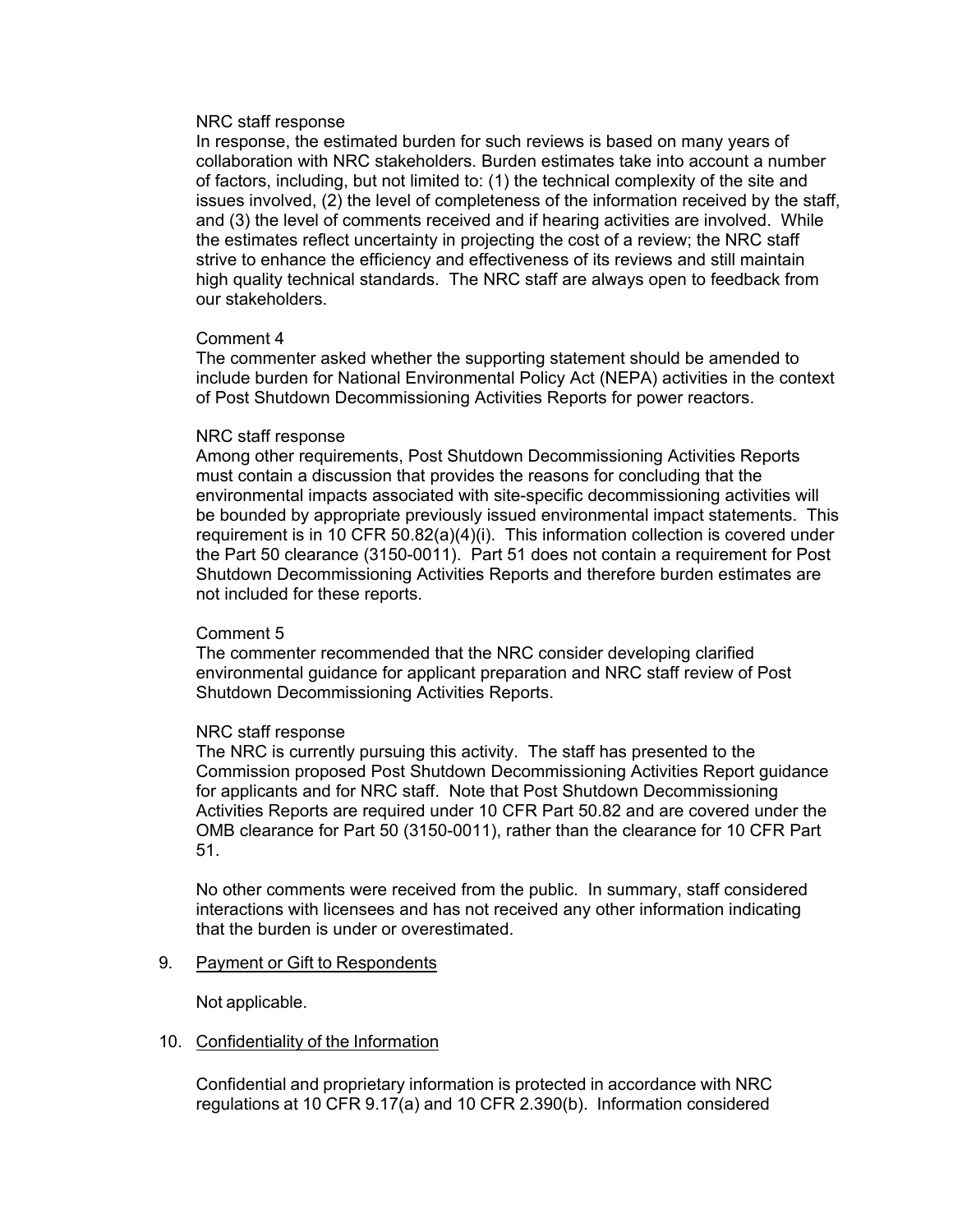confidential or proprietary is not normally requested.

## 11. Justification for Sensitive Questions

Part 51 information collections do not involve sensitive or private information.

## 12. Estimated Industry Burden and Burden Hour Cost

The estimated annual reporting burden under Part 51 is shown on Table 1, based on the average number of annual submissions that are anticipated for different types of licensees and applicants. The total estimated annual burden is 30,462 hours, at a cost of \$8,377,050 (30,462 hours x \$275/hr).

The following lists the number and type of applications that are anticipated to require environmental reviews during the 3 year clearance period and the total annual burden associated with each reporting requirement. The annual number of applications was calculated by dividing the number of applications anticipated over the three-year clearance period by 3. For example, 1 application over the 3-year period would equal 0.3 applications annually.

- Eight exemption requests (2.6 annually) for operating reactors (13 hrs/yr);
- No requests to withhold proprietary information from disclosure for operating reactors.
- Fifteen license amendments (5 annually) for operating reactors (100 hrs/yr);
- One application (0.3 annually) for a combined operating license (COL) for a new nuclear reactor (3,090 hrs/yr);
- No construction permit applications for a new nuclear reactor;
- No amended design certification applications for a new nuclear reactor;
- One early site permit application (0.3 annually) for a new nuclear reactor (3,420 hrs/yr);
- Four design certifications or design certification renewals (1.3 annually) for a new nuclear reactor (78 hrs/yr);
- No manufacturing license applications for new nuclear reactors;
- Four license renewal applications (1.3 annually) for commercial power reactors (15,990 hrs/yr);
- One application (0.3 annually) for research and test reactors (18 hrs/yr);
- Fourteen Nuclear Materials licensing actions (4.6 annually) (7,673 hrs/yr); and
- Three petitions (1 annually) for rulemaking (80 hrs/yr).

Recordkeeping requirements are not specified in Part 51. For new reactors submitting environmental reports under Part 51.50, there is a requirement for applicants to identify the procedures for reporting and keeping records of environmental data. As part of the licensing process, should any of the applicants' procedures be included as environmental conditions in the license, the burden for recordkeeping is captured under 50.36b, Environmental Conditions (3150-0011).

The \$275 hourly rate used in the burden estimates is based on the Nuclear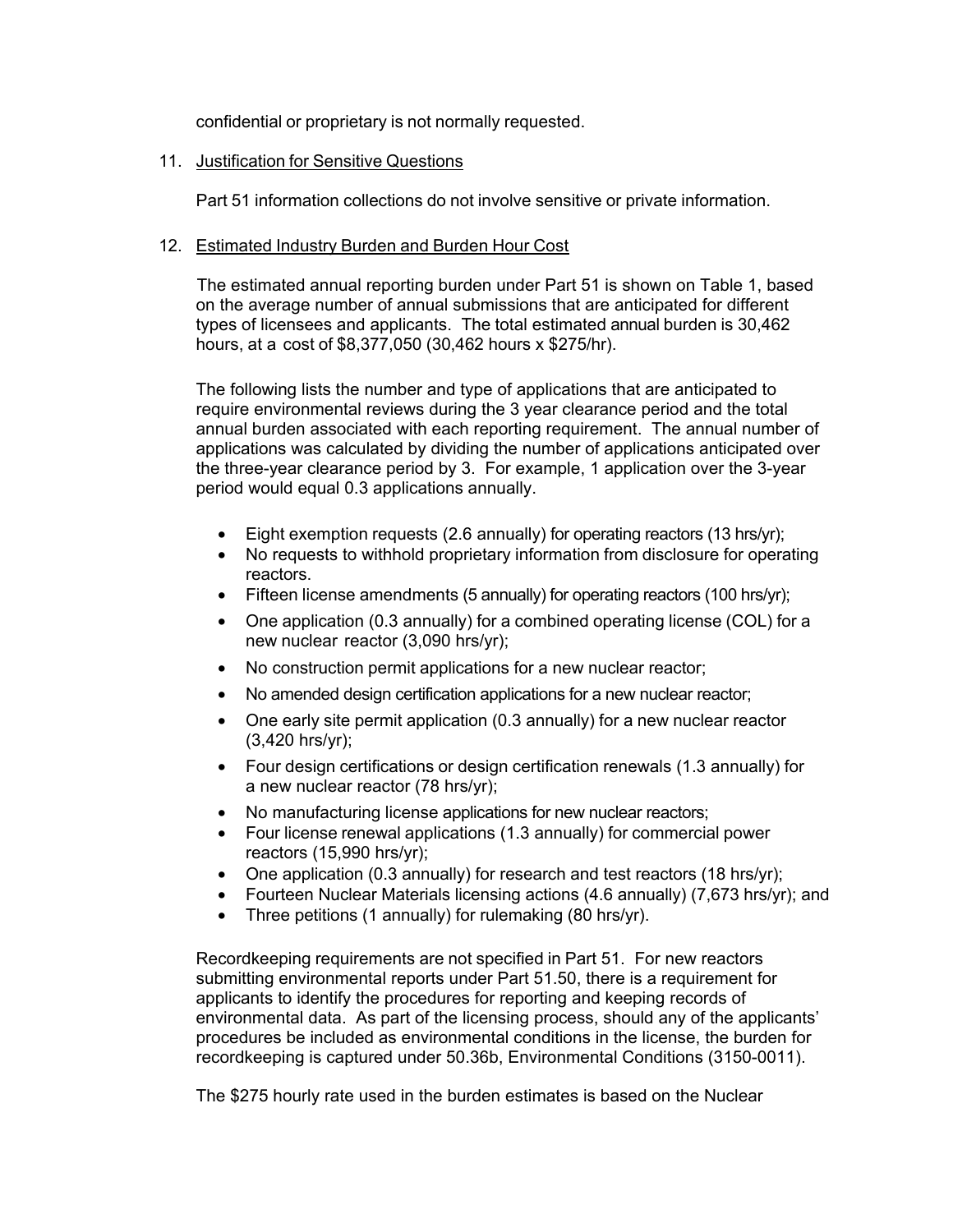Regulatory Commission's fee for hourly rates as noted in 10 CFR 170.20 "Average cost per professional staff-hour." For more information on the basis of this rate, see the Revision of Fee Schedules; Fee Recovery for Fiscal Year 2018 (83 FR 29622, June 25, 2018).

## 13. Estimate of Other Additional Costs

There are no additional costs.

## 14. Estimated Annualized Cost to the Federal Government

The staff has developed estimates of annualized costs to the Federal Government related to the conduct of this collection of information. These estimates are based on staff experience and subject matter expertise and include the burden needed to review, analyze, and process the collected information and any relevant operational expenses. The staff reviews vary in complexity (and in cost to the government) depending on the type of proposed action and the type of required NRC response (i.e., EA or EIS). Cost estimates are shown on Table 2 and are based on the anticipated number of annual submissions. The total annual NRC staff time to review submissions is estimated to be 32,632.6 hours at a cost of \$8,973,965 (32,632.6 hrs x \$275/hr).

## 15. Reasons for Change in Industry Burden or Cost

The overall annual burden is estimated to decrease from 48,103.8 hours to 30,462 hours, a decrease of 17,641.8 hours. The number of responses has also decreased, from 49 responses in the previous submission to an estimated of 17 responses for this clearance period, a decrease of 32 responses.

The decrease in burden is due to a projected decrease in the number of licensees submitting applications, renewals, and amendments that require environmental reports under Part 51. Estimates of the number of applications renewals, and amendments are based on information about projected submissions that has been provided by industry<sup>1</sup>, staff experience, and trends showing a reduction in submissions.

The NRC staff also anticipates a decrease in the number of exemption requests submitted based on staff knowledge of the industry and submission trends. The estimated number of ERs submitted for license amendments has decreased from 25 to 5 annually, a decrease of 20 responses. Although ERs for license amendments are relatively low burden (at 20 hours per response), this change significantly contributed to the overall decrease in responses.

Annual burden estimates are expected to decrease from the previous burden estimates by the following:

• Combined operating license applications for a new nuclear reactor (-7,210 hrs/yr);

 $\overline{a}$ <sup>1</sup> See clearance 3150-0228, "Voluntary Reporting of Planned New Reactor Applications"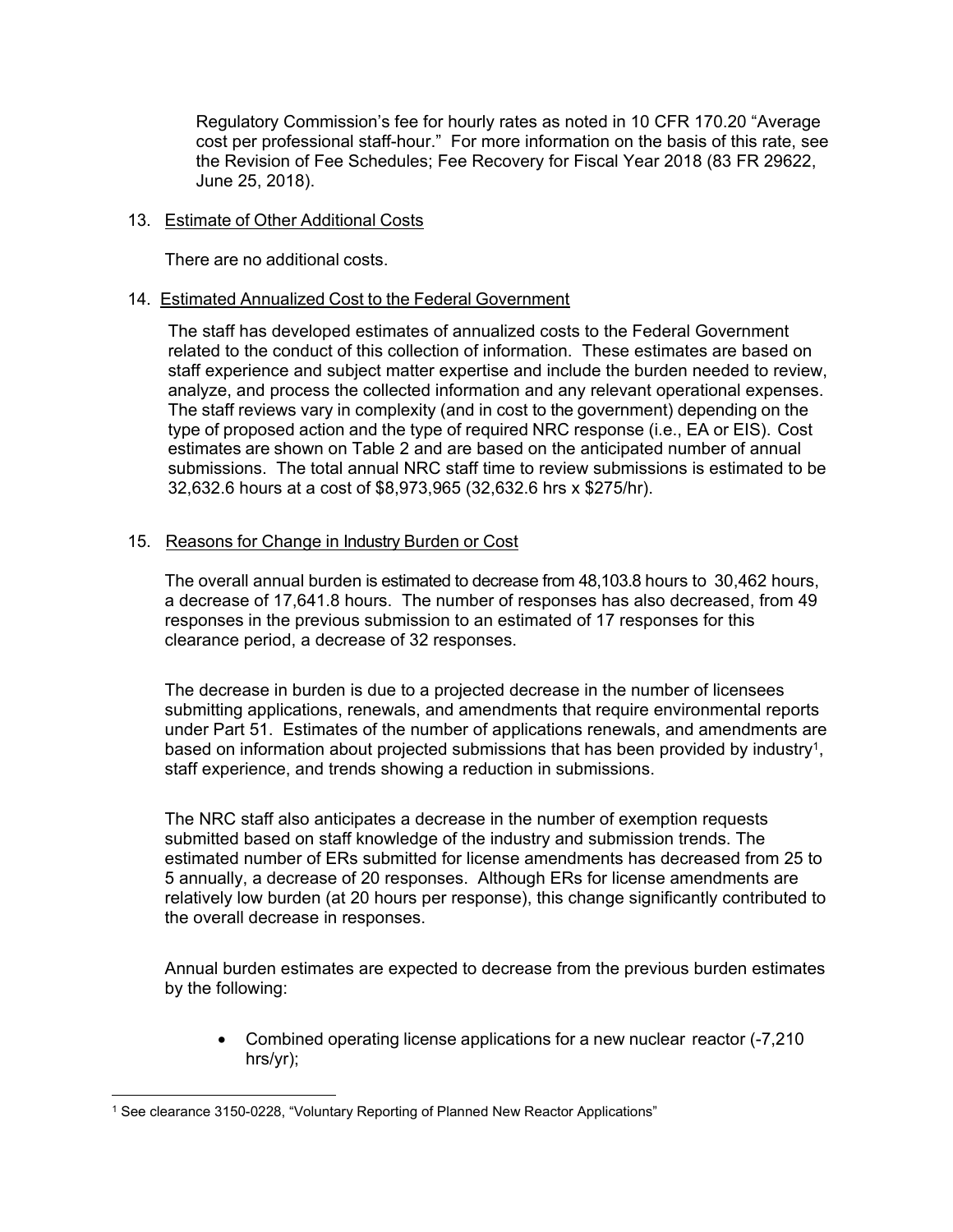- Construction permit applications for a new nuclear reactor (-6,968 hrs/yr);
- Early site permit applications for a new nuclear reactor (-4,218 hrs/yr);
- Design Certification applications (-1.8 hrs/yr)
- License amendments for operating reactors (-400 hrs/yr);
- Exemption requests for operating reactors (-27 hrs/yr);
- Requests to withhold proprietary information from disclosure for operating reactors (-10 hrs/yr).
- Applications for research and test reactors (-162 hrs/yr); and
- Nuclear Materials licensing actions (-2,335 hrs/yr).

NRC staff anticipates a small increase in the number of respondents submitting an environmental report for a license renewal for operating reactors. In the last clearance period, staff estimated receiving 3 over the clearance period (1 annually), whereas in the current clearance, staff estimates 4 will be submitted (1.3 annually). Burdens are expected to increase from the previous burden estimates by the following amounts:

• License renewal applications for commercial power reactors (3,690 hrs/yr);

In addition, the fee rate has changed from \$279/hr. to \$275/hr.

#### 16. Publication for Statistical Use

NRC does not publish information submitted in accordance with 10 CFR Part 51 for statistical use.

## 17. Reason for Not Displaying the Expiration Date

The reporting requirements for this information collection are associated with regulations and are not submitted on instruments such as forms or surveys. For this reason, there are no data instruments on which to display an OMB expiration date. Further, amending the regulatory text of the CFR to display information that, in an annual publication, could become obsolete would be unduly burdensome and too difficult to keep current.

## 18. Exceptions to the Certification Statement

There are no exceptions.

## B. COLLECTIONS OF INFORMATION EMPLOYING STATISTICAL METHODS

Not applicable.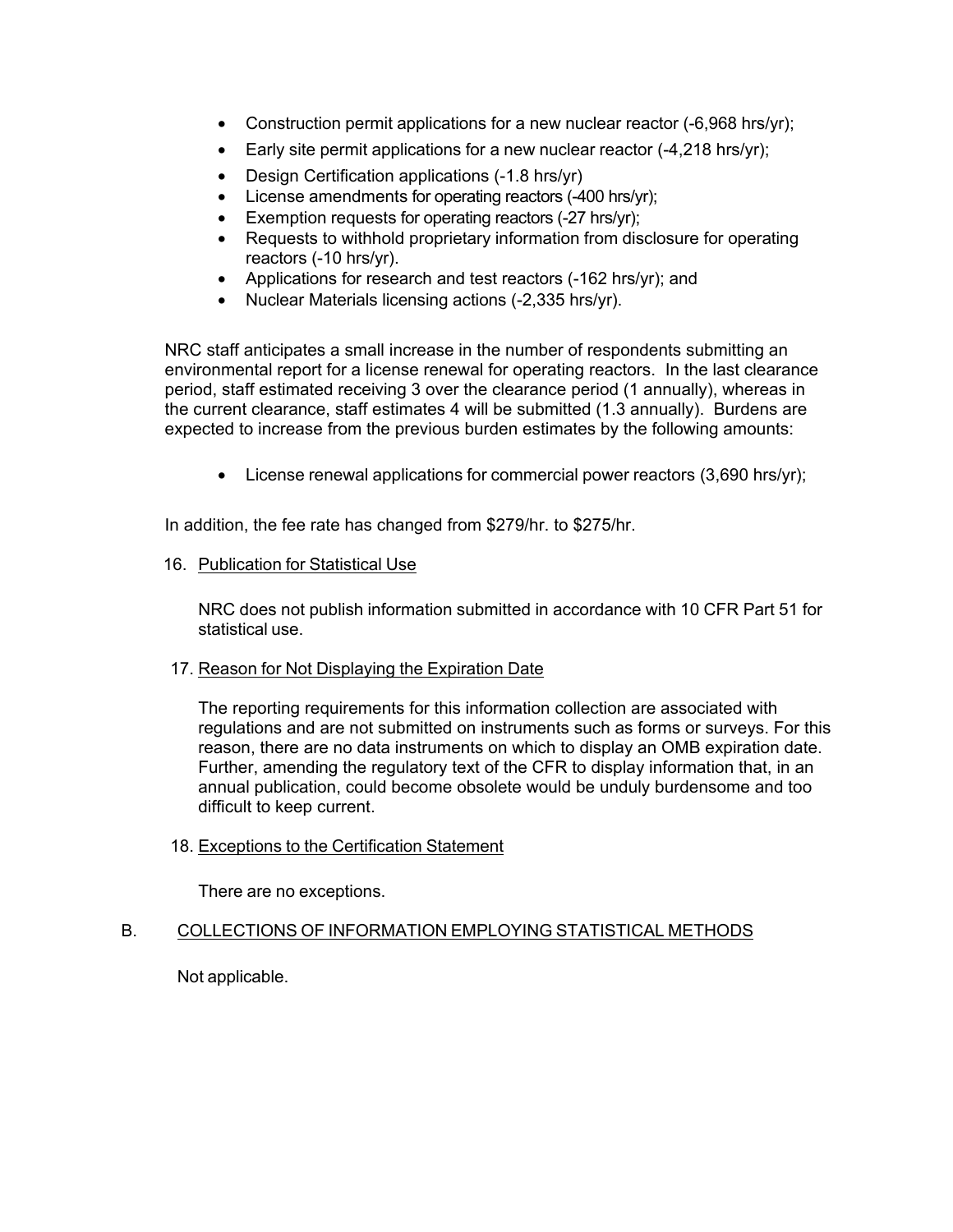## DESCRIPTION OF PART 51 INFORMATION COLLECTION REQUIREMENTS

**Section 51.6** requires that persons who wish to seek an exemption to requirements in Part 51 submit an application for exemption. The Commission may also grant an exemption to requirements in Part 51 that it determines are authorized by law and in the public interest, even in the absence of a submittal. Exemption requests require discussion of whether the proposed activity will give rise to a significant adverse impact on the environment and the nature and extent of such impacts. 10 CFR 50.12 discusses the regulatory requirements necessary for specific exemption requests in the nuclear reactor context. Other regulations exist which in discuss such requirements in other contexts, such as materials licensing.

**Section 51.16(b)** requires that persons who wish to have proprietary information withheld from public disclosure submit a request justifying the withholding pursuant to 10 CFR 2.390. 10 CFR 2.390(b) provides specific procedures that must be followed by anyone submitting a document to the NRC who seeks to have a document, or a portion of it, withheld from public disclosure because it contains trade secrets, privileged, or confidential commercial or financial information. The information required by 10 CFR 2.390 is needed by NRC to determine if the applicant/licensee's reasons are valid and if the information qualifies for exemption from disclosure. The NRC will promptly determine whether the justification supports a finding that the information is qualified to be tracked as proprietary. Should staff determine the request to be justified, disclosure is withheld. Should staff determine the request to be unjustified, the applicant/licensee is notified.

**Section 51.41** allows the Commission to require an applicant for a permit, license, or other form of permission, or amendment to or renewal of a permit, license, or other form of permission, or a petitioner for rulemaking, to submit such information to the Commission as may be useful in aiding the Commission in complying with section 102(2) of NEPA.

**Section 51.45(a)** requires that certain persons submit environmental information and environmental reports (ERs), respectively. These persons may be applicants for initial or renewal permits, licenses, or other forms of permission; or petitioners for rulemakings. The ERs are submitted to NRC for its use in preparing an Environmental Assessment (EA) or Draft Environmental Impact Statement (DEIS). Subsequent to the receipt of public comments on the DEIS, NRC staff prepares a Final Environmental Impact Statement (FEIS). An Environmental Impact Statement (EIS) documents the staff's detailed consideration to the environmental impacts associated with construction, initial operation, or continued operation of a proposed facility or complex cases for decommissioning materials licensees. Environmental Impact Statements also document the staff's assessment of such impacts within the framework of a range of reasonable alternatives. Without the information provided in the ER, NRC cannot evaluate environmental impacts or prepare EAs, DEISs or FEISs as required by Section 102(2) of NEPA and 10 CFR Part 51.

**Section 51.45(b)** requires that the ER contain a description of the proposed action, a statement of its purposes, a description of the environment affected, and a discussion of the following considerations: (1) the impact of the proposed action on the environment, (2) any adverse environmental effects that cannot be avoided should the proposal be implemented, (3) alternatives to the proposed action, (4) the relationship between local short-term uses of man's environment and the maintenance and enhancement of long-term productivity, and (5) any irreversible and irretrievable commitments of resources that would be involved in the proposed action, if implemented.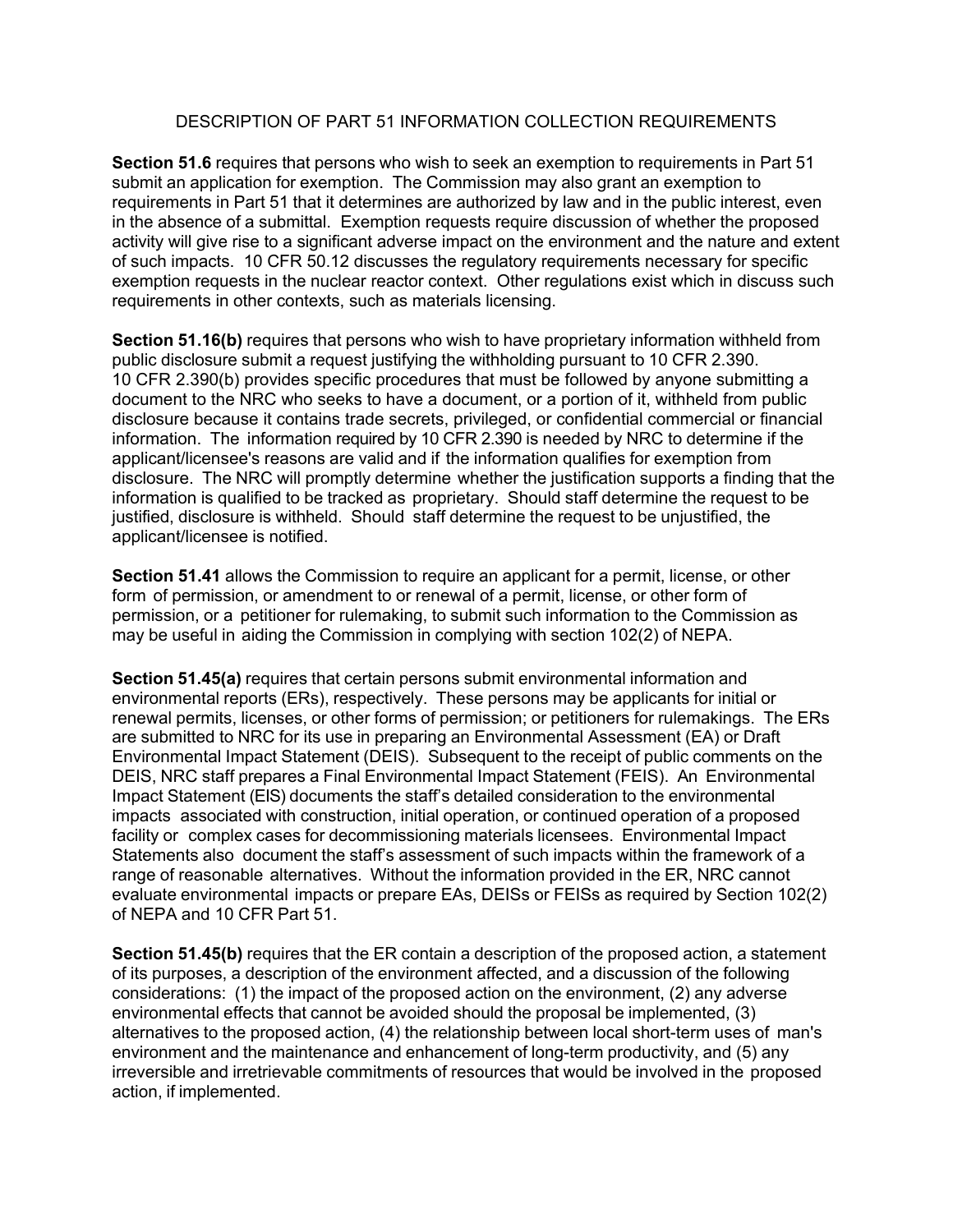**Section 51.45(c)** requires that the ER include an analysis that considers and balances the environmental effects of the proposed action, the environmental impacts of alternatives to the proposed action, and alternatives available for reducing or avoiding adverse environmental effects. Except for ERs prepared for nuclear power reactors at the license renewal stage, the analysis in the ER should also include consideration of the economic, technical, and other benefits and costs of the proposed action and of alternatives. ERs prepared for nuclear power reactors at the license renewal stage need not include discussion of certain issues. These issues include the economic or technical benefits and costs of either the proposed action or alternatives except insofar as such benefits and costs are either essential for a determination regarding the inclusion of an alternative in the range of alternatives considered or relevant to mitigation. Other issues not related to the environmental effects of the proposed action and alternatives need not be included in ERs.

**Section 51.49** (Environmental Report - Limited Work Authorization (LWA)) requires LWA applicant to submit an ER containing certain specified information. Paragraphs (a) and (b), which apply to applicants submitting a complete or two-part application, require the applicants to submit an environmental report describing activities conducted under the LWA, need to conduct those activities, description of environmental impacts, mitigation measures imposed, and a discussion of reasons for rejecting other mitigation measures that could further reduce environmental impacts. Paragraph (c) describes the contents of the environmental report when the request for the LWA is part of an ESP application. Paragraph (d) describes the contents of the environmental report when the LWA request is submitted by an ESP holder, and paragraph (e) establishes a limited exception from the information required by paragraphs (a) and (b) to be submitted in the environmental report. Paragraph (f) requires for all applications containing a LWA request, that the environmental report separately evaluate the environmental impacts and the proposed alternatives to the activities proposed to be conducted under the LWA. This information is needed by the NRC to prepare in parallel the Environmental Impact Statement (EIS) for the LWA activities and a supplemental EIS for the underlying construction permit or combined license, or a complete EIS at the LWA stage.

**Section 51.50** (Environmental Report - Construction Permit Stage) requires that an applicant for a permit to construct a production or utilization facility, that is within the purview of Section 51.20, submit information specified in Sections 51.45, 51.51, and 51.52.

**Section 51.51** (Uranium Fuel Cycle Environmental Data - Table S-3) requires that every ER prepared for the construction permit stage of a light-water-cooled nuclear power reactor, and submitted on or after September 4, 1979, shall take Table S-3, Table of Uranium Fuel Cycle Environmental Data, as the basis for evaluating the contribution of the environmental effects of uranium mining and milling, the production of uranium hexafluoride, isotopic enrichment, fuel fabrication, reprocessing of irradiated fuel, transportation of radioactive materials, and management of low-level wastes and high-level wastes related to uranium fuel cycle activities to the environmental costs of licensing the nuclear power reactor. Table S-3 shall be included in the environmental report and may be supplemented by a discussion of the environmental significance of the data set forth in the table as weighed in the analysis for the proposed facility.

**Section 51.52** (Environmental Effects of Transportation of Fuel and Waste - Table S-4) requires that every ER prepared for the construction permit stage of a light-water-cooled nuclear power reactor, submitted after February 4, 1975, shall contain a statement concerning transportation of fuel and radioactive wastes to and from the reactor. That statement shall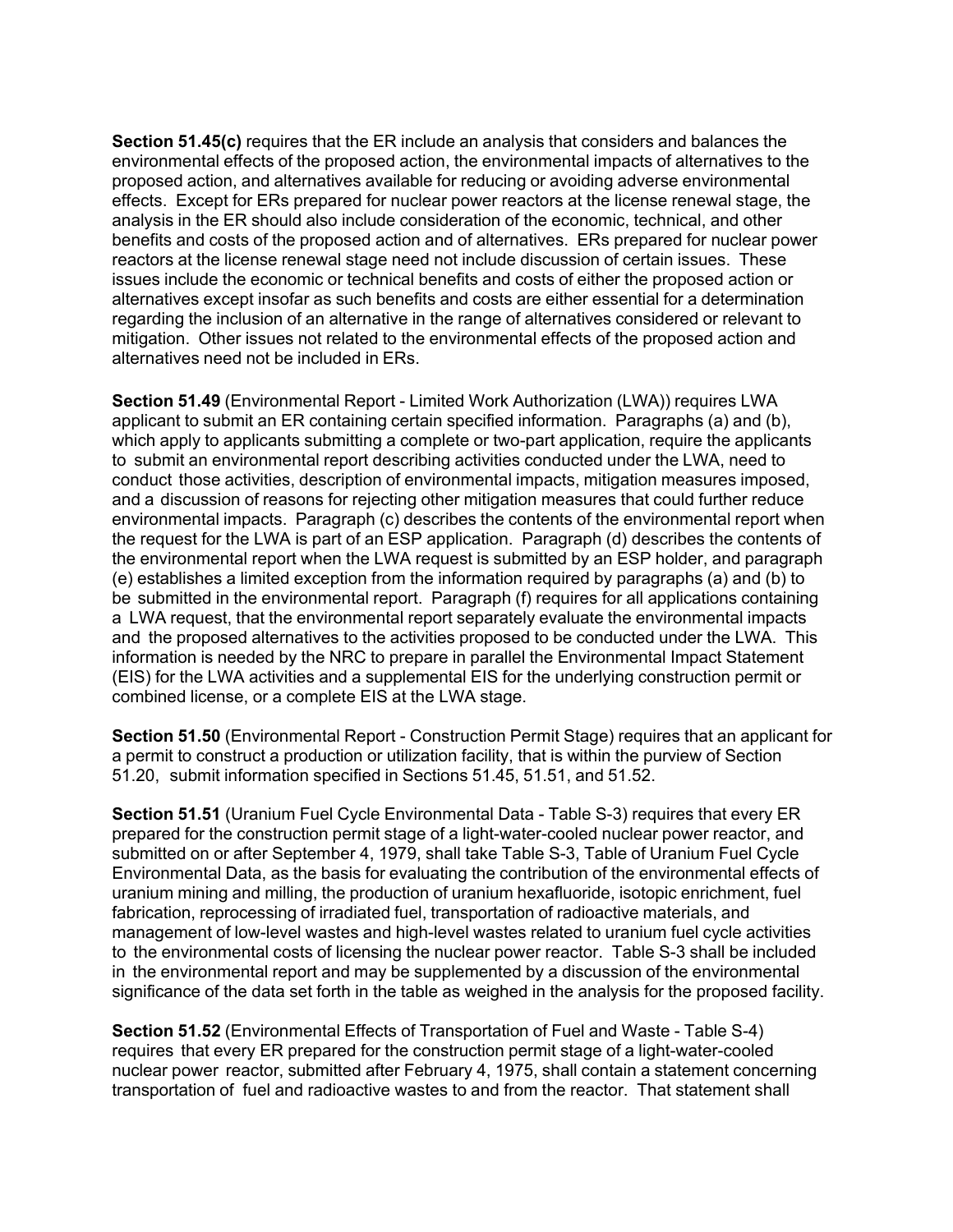indicate that the reactor and this transportation either meet all of the conditions in paragraph (a) of this section or meet all of the conditions in paragraph (b) of this section.

**Section 51.53(a)** (Post-Construction Environmental Reports) allows that an ER may incorporate, by reference, any information contained in a prior ER or supplement thereto that relates to the production or utilization facility or any information contained in a final environmental document previously prepared by the NRC staff that relates to the production or utilization facility.

**Section 51.53(b)** requires that an applicant submit supplemental information to the ER with the application for an operating license. The applicant only needs to discuss matters described in Sections 51.45, 51.51, and 51.52 to the extent that they differ from those described in the NRC's FEIS in connection with the construction permit. In addition, the ER is not required to include discussions of (1) the need for power, (2) alternative energy sources, (3) alternative sites for the facility, or (4) the environmental impacts of the continued storage of spent fuel as stated in Section 51.23.

**Section 51.53(c)** requires that an applicant for a renewal of an operating license submit an ER with the application. The ER must contain a description of the proposed action, including the applicant's plans to modify the facility or its administrative control procedures as described in accordance with Section 54.21. The ER must describe in detail the modifications directly affecting the environment or affecting plant effluents that affect the environment. In addition, the applicant shall discuss the environmental impacts of alternatives and any other matters described in Section 51.45. The ER is not required to include discussions of (1) need for power, (2) the economic costs and economic benefits of the proposed action or of alternatives to the proposed action except insofar as such costs and benefits are either essential for a determination regarding the inclusion of an alternative in the range of alternatives considered or relevant to mitigation, (3) other issues not related to the environmental effects of the proposed action and the alternatives, or (4) the environmental impacts of the continued storage of spent fuel as stated in Section 51.23.

For those applicants seeking an initial license renewal and holding an operating license, construction permit, or combined license as of June 30, 1995, the ER shall include the information required in paragraph (c)(2) of Section 51.53, but is not required to contain analyses of the environmental impacts of certain license renewal issues identified as Category 1 (generically analyzed) issues in Appendix B to Subpart A of Part 51. The ER must contain analyses of the environmental impacts of the proposed action, including the impacts of refurbishment activities, if any, associated with license renewal and the impacts of operation during the renewal term, for those issues identified as Category 2 (plant-specific analysis required) issues in Appendix B to Subpart A of Part 51 and must include consideration of alternatives for reducing adverse impacts of Category 2 issues; the required analyses are listed in Sections 51.53(c)(ii)(A)-(M). In addition, the ER must contain any new and significant information regarding the environmental impacts of license renewal of which the applicant is aware.

**Section 51.53(d)** requires that an applicant for (1) a license amendment authorizing decommissioning activities at non-power reactors, (2) license termination at power reactors, or (3) a license amendment to store spent fuel at a nuclear power reactor after expiration of its operating license, submit copies of a document entitled "Supplement to Applicant's Environmental Report - Post Operating License Stage." The supplement is required to reflect any new information or significant environmental change associated with the applicant's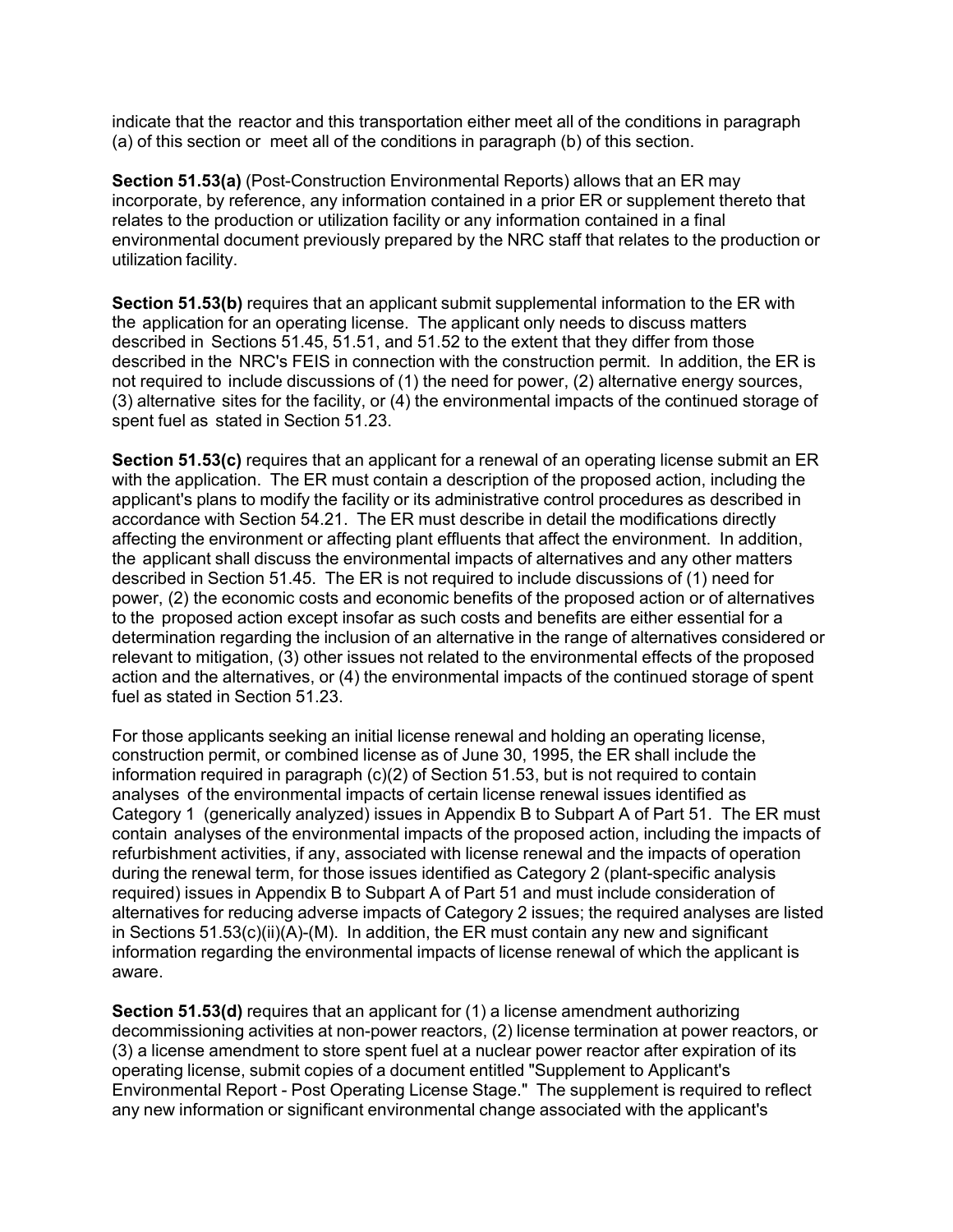proposed decommissioning or license termination activities or with the applicant's proposed activities with respect to the planned storage of spent fuel.

**Section 51.54** (Environmental Report - Manufacturing License) requires that an applicant for (1) a license to manufacture a nuclear power reactor or (2) amendment to a license to manufacture a nuclear power reactor seeking approval of a final design of a power reactor, submit an ER that addresses environmental matters specified in Part 52 and that contains the information specified in Section 51.45, as appropriate.

**Section 51.55** (Environmental Report – Standard Design Certification) requires design certification applicants and applicants for amendments to design certifications to submit an ER, which must address the costs and benefits of Severe Accident Design Mitigation Alternatives (SAMDAs) and the bases for not incorporating SAMDAs in the design to be certified. The ER must address whether the design change that is the subject of the proposed amendment either renders a SAMDA previously rejected in an environmental assessment to become cost beneficial, or results in the identification of new SAMDAs that may be reasonably incorporated into the design certification. The information required under Part 51 is needed to ensure the NRC meets its obligations under NEPA.

**Section 51.58** (Environmental Report - Number of Copies; Distribution) requires that an applicant submit one copy of its ER. The applicant is to retain the capacity to generate copies of the report for distribution to parties and Boards in the NRC proceeding (hearing process), and for distribution to Federal, State and local officials. Submittals may be made electronically and the NRC has detailed guidance available to assist submitters.

**Section 51.60(b)** requires that an applicant prepare an ER for the following types of actions:

- (1) Issuance or renewal of a license or other form of permission for:
	- (i) Possession and use of special nuclear material for processing and fuel fabrication, scrap recovery, or conversion of uranium hexafluoride pursuant to 10 CFR 70.
	- (ii) Possession and use of source material for uranium milling or production of uranium hexafluoride pursuant to 10 CFR 40.
	- (iii) Storage of spent fuel in an independent spent fuel storage installation (ISFSI) or the storage of spent fuel or high-level radioactive waste in a monitored retrievable storage installation (MRS) pursuant to 10 CFR 72.
	- (iv) Receipt and disposal of radioactive waste from other persons pursuant to 10 CFR 61.
	- (v) Procession of source material for extraction of rare earth and other metals.
	- (vi) Use of radioactive tracers in field flood studies involving secondary and tertiary oil and gas recovery.
	- (vii) Construction and operation of a uranium enrichment facility.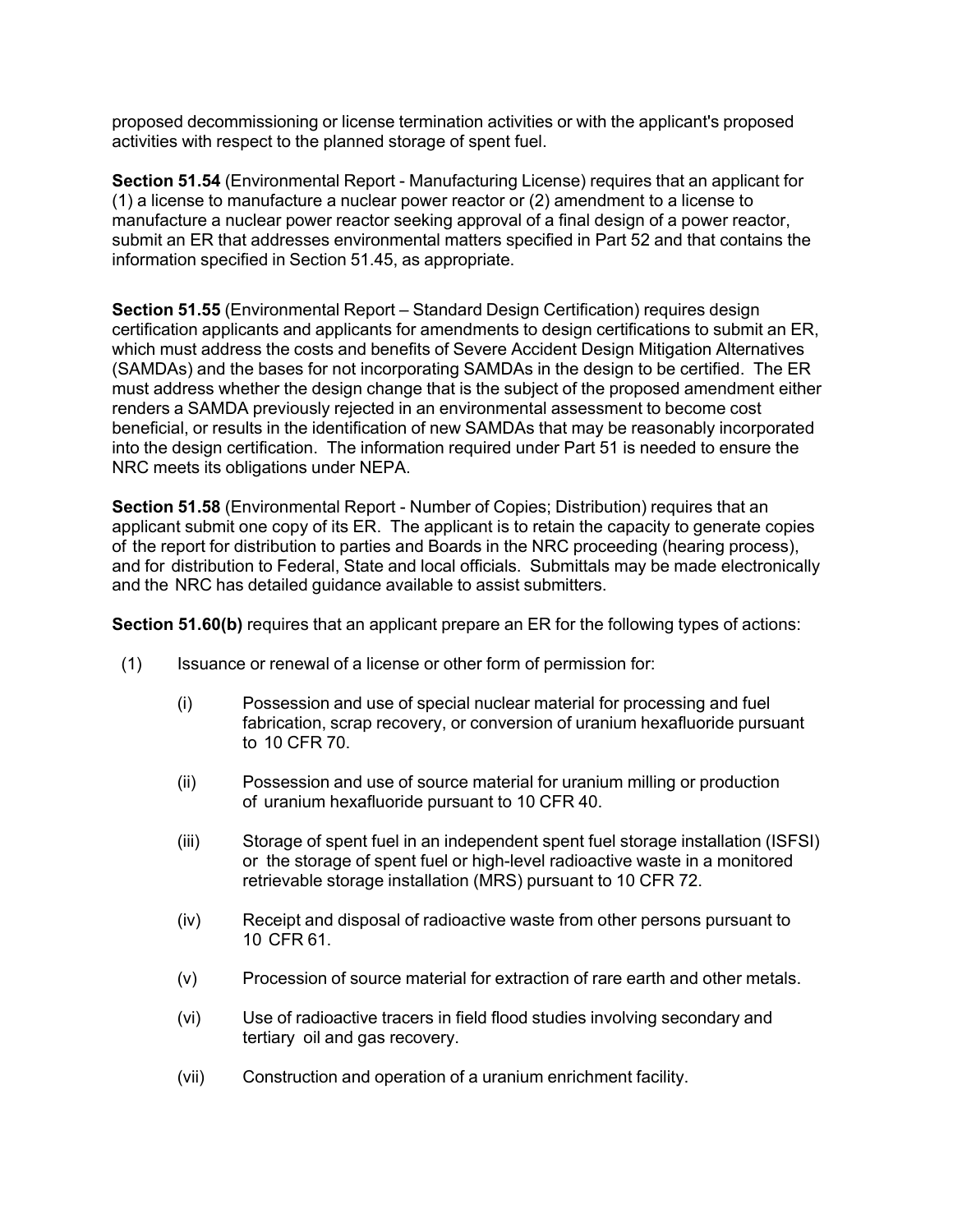- (2) Issuance of an amendment that would authorize or result in:
	- (i) A significant expansion of a site.
	- (ii) A significant change in the types of effluents.
	- (iii) A significant increase in the amount of effluents.
	- (iv) A significant increase in individual or cumulative occupational radiation exposure.
	- (v) A significant increase in the potential for or consequences from radiological accidents.
	- (vi) A significant increase in spent fuel storage capacity, in a license or other form of permission to conduct an activity listed in 51.60(b)(1) above.
- (3) Amendment of a license to authorize the decommissioning of an ISFSI or MRS pursuant to 10 CFR 72.
- (4) Issuance of a license amendment pursuant to Part 61 to authorize (i) closure of a land disposal site, (ii) transfer of the license to the disposal site owner for the purpose of institutional control, or (iii) termination of a license at the end of the institutional control period.
- (5) Any other licensing action for which the Commission determines an environmental report is necessary.

**Section 51.61** requires that an applicant for issuance of a license for storage of spent fuel in an ISFSI or for storage of spent fuel and high-level radioactive waste in an MRS pursuant to 10 CFR 72 submit an "Applicant's Environmental Report - ISFSI License" or "Applicant's Environmental Report - MRS License," as appropriate, with its application. The ER shall contain the general information specified in 51.45 and shall address the siting evaluation factors contained in Subpart E, 10 CFR 72.

**Section 51.62(a)** requires that an applicant for issuance of a license for land disposal of radioactive waste pursuant to 10 CFR 61 submit an "Applicant's Environmental Report - License for Land Disposal of Radioactive Waste" with its application. The ER and any supplement to the ER may incorporate, by reference, information contained in the application or in any previous application, statement or report filed with the Commission provided that such references are clear and specific and that copies of the information so incorporated are available at the NRC Web site, http://www.nrc.gov, and/or at the NRC Public Document Room.

**Section 51.62(b)** requires that the ER contain the general information specified in Section 51.45, that the ER address the applicant's environmental monitoring program required by 10 CFR 61.12(l), 61.53, and 61.59(b), and requires that the ER be as complete as possible in the light of information that is available at the time the ER is submitted.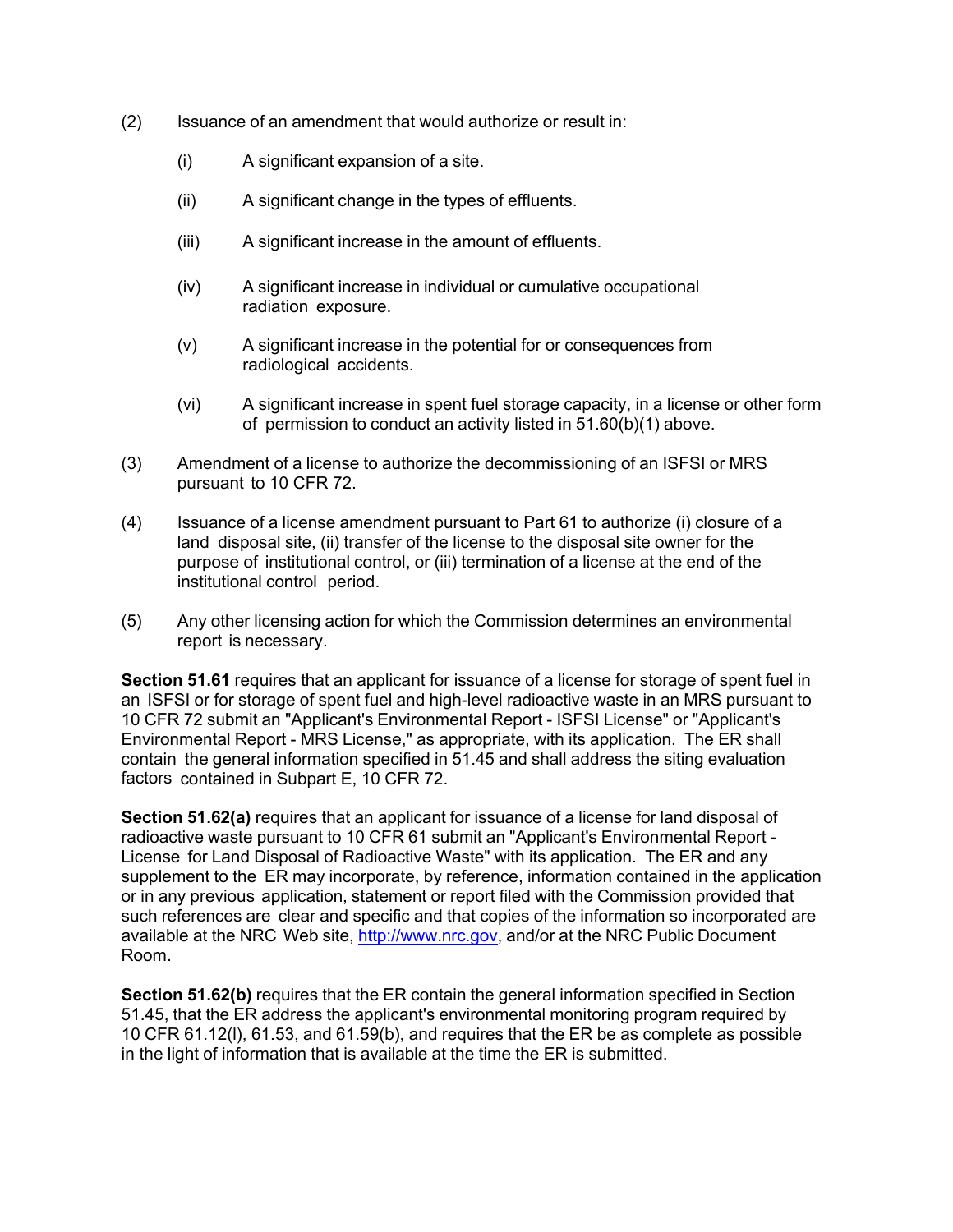**Section 51.62(c)** requires that an applicant supplement the ER in a timely manner as necessary to permit the Commission to review, prior to issuance, amendment or renewal of a license, new information regarding the environmental impact of previously proposed activities, information regarding the environmental impact of any changes in previously proposed activities, or any significant new information regarding the environmental impact of closure activities and long- term performance of the disposal site.

**Section 51.66** specifies the number of copies that are to be submitted of an environmental report, or any supplement to an environmental report, for an application for a license, an amendment or renewal of a license covered under 10 CFR Parts 30, 32, 33, 34, 35, 36, 39, 40, 61, 70 and 72.

**Section 51.68** Certain petitioners for rulemaking must also submit ERs. Section 51.68 requires that petitioners for rulemaking, who request amendments to 10 CFR Parts 30, 31, 32, 33, 34, 35, 36, 39, 40, or 70 concerning the exemption from licensing and regulatory requirements of, or authorizing general licenses for, any equipment, device, commodity, or other product containing byproduct material, source material, or special nuclear material, submit a "Petitioner's Environmental Report," which contains the general information specified in Section 51.45.